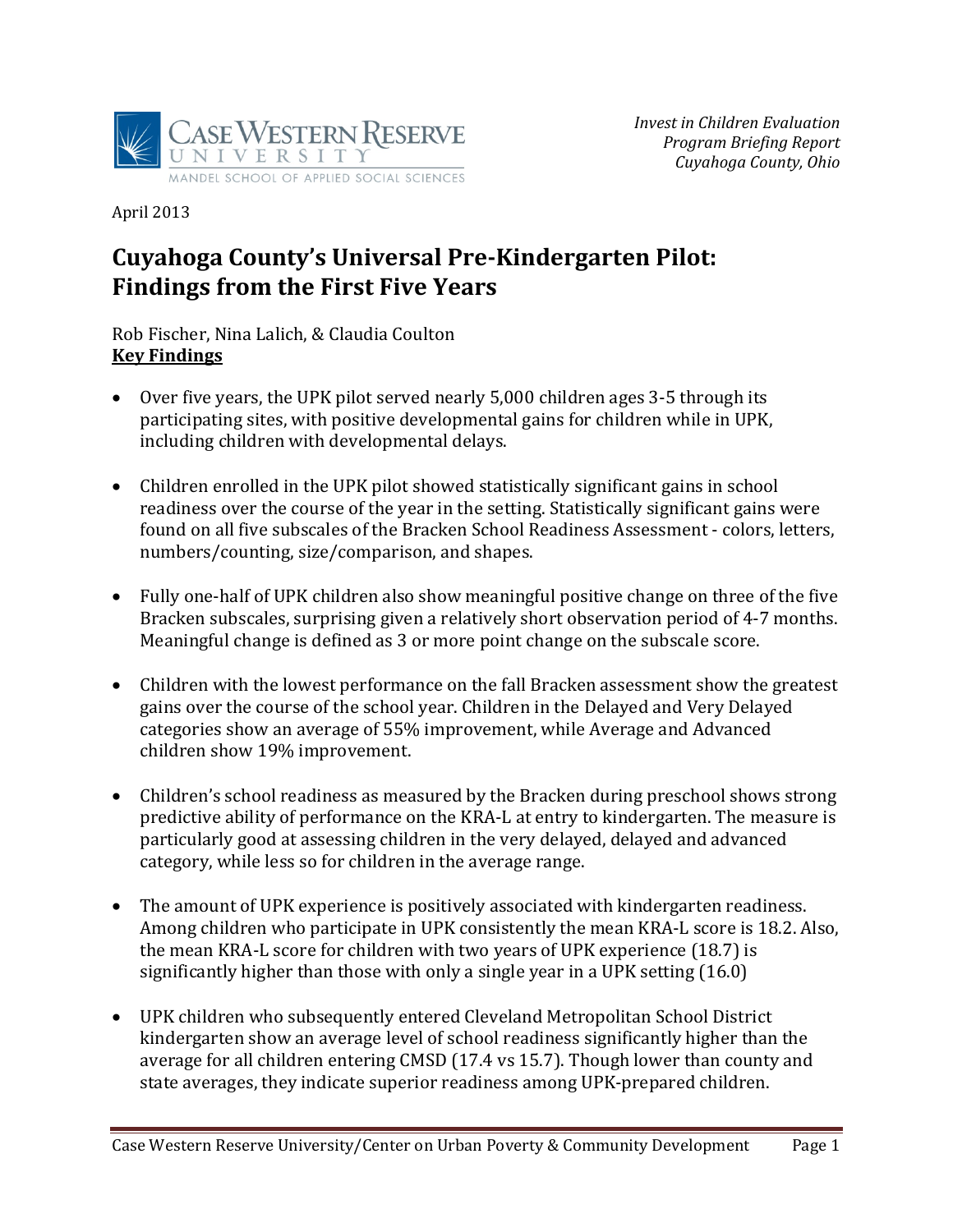## **Introduction**

In Cuyahoga County, Ohio, a universal pre-kindergarten (UPK) pilot program was launched in fall 2007, through the County's Office of Early Childhood/Invest in Children. The goals of Invest in Children (IIC) are to promote and enhance the physical, social, and emotional well-being of Cuyahoga County's children prenatal to age six through a variety of strategies. The UPK pilot provided funding for 1,000 slots per year in child care programs that were selected through a competitive bid process. Approximately 24 child care sites involving 60 classrooms participated in the pilot each year. Each selected program made a commitment to the quality standards of the pilot and received special funding to invest in program quality, through such aspects as teacher salaries, professional development, curriculum enhancements, and program materials. During its first five years of operation, the UPK pilot served 4,884 children ages 3-5 through its participating programs.

This summary reviews data the UPK pilot collected as part of the evaluation of the UPK pilot program over the first five years. Two analyses are presented: (1) analysis of data on child development during UPK; and (2) analysis of data on UPK children who entered kindergarten in CMSD and for which a school readiness score was available.

## **How have UPK children fared while in prekindergarten?**

A key focus of the UPK pilot is on enhancing child development during the prekindergarten years. This has been assessed in two ways over the five years of the pilot.

To assess child development during the initial year of the pilot (2007-08), a sample of participants was drawn consisting of a stratified random sample of 208 children representing all 24 UPK sites participating. Achievement was measured using the Peabody Picture Vocabulary Test (PPVT-III), as well as 2 subtests of the Woodcock Johnson III: Letter/Word Recognition (WJ-LW) and Applied Problems (WJ-AP). The PPVT-III measures receptive language skills; the WJ-LW measures the child's ability to recognize words and letters; and the WJ-AP measures children's beginning math skills. Children were assessed at 3 different time points: spring 2008, fall 2008, and spring 2009. Analysis of these data supported four conclusions: First, the results showed that achievement may improve for children enrolled in UPK who were most at-risk at baseline (started below the  $50<sup>th</sup>$ percentile). Second, achievement remained relatively flat for children who were between the  $51<sup>st</sup>$  and  $75<sup>th</sup>$  percentile at baseline. Third, while scores decreased for those above the  $76<sup>th</sup>$  percentile, the decrease was only significant on the PPVT. This result suggested a need to examine the needs of high-performing students. Fourth, the magnitude of the gains for the most at-risk children exceed the gains to be expected from simply having a preschool experience, and are comparable to the gains found in larger-scale UPK initiatives.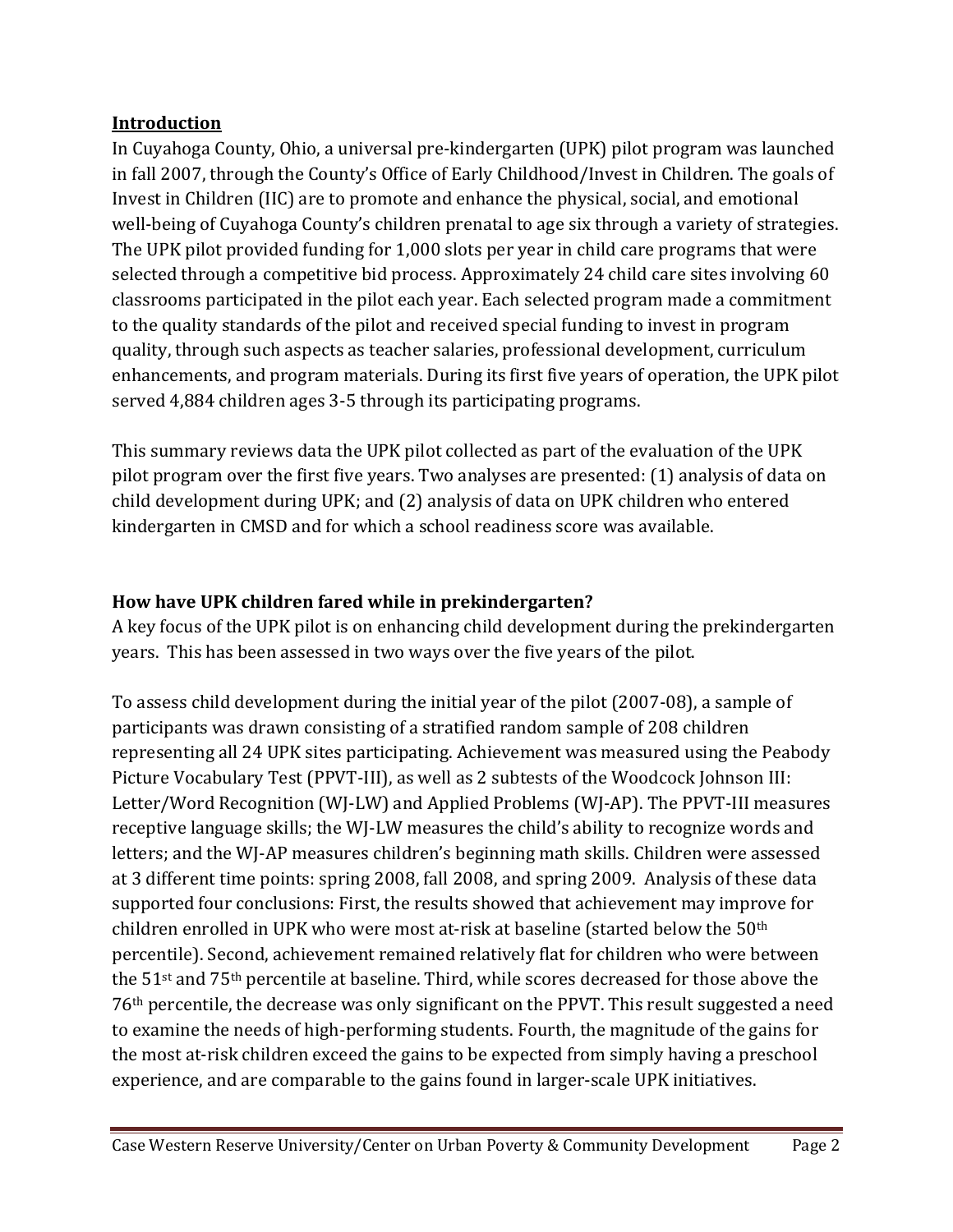After the pilot year, the value of the child development data for early care teachers working with children was clear. Based on a review of assessments, the Bracken School Readiness Assessment (BSRA-3) was selected as the measure to be used across sites. The Bracken includes five subtests to assess basic concepts related to school readiness: colors, letters, numbers/counting, size/comparison, and shapes. The Bracken is administered by independent consultants in the fall and spring of the year prior to kindergarten through direct interaction with each child. The assessment provides immediate feedback for early care teachers as to what areas a child is excelling in and where they need additional growth. The Bracken was administered in UPK sites beginning in fall 2010.

Bracken School Readiness data were available for 1,031 UPK children who participated in UPK during the 2010-11 and 2011-12 years. These include only children for which both a fall and spring assessment are available. See Table 1. On average, children showed statistically significant gains on the Bracken scale over the course of the previous school year. Significant gains were shown on all five subscales. Average gains on the Numbers and Letters subscales were approximately one and one-half times as large as those seen on the Sizes and Shapes subscale. Average gains on the Colors subscale were somewhat smaller in part because at baseline many children were already performing very well on this scale, so fewer gains could be observed.

Table 2 examines these same data by whether a child showed a meaningful change on the subscales, defined as a change of 3 points on the scale.<sup>1</sup> These results parallel the analysis of means and show approximately one-half of children demonstrating meaningful change on the Numbers, Sizes, and Shapes subscales, 40% on the Letters subscale, and 9% on the Colors subscale.

|                 |                 | <b>Fall Assessment</b> | <b>Spring Assessment</b> |           |
|-----------------|-----------------|------------------------|--------------------------|-----------|
| <b>Subscale</b> | Number of Items | Mean % Correct         | Mean % Correct           | Raw Gain* |
| <b>Colors</b>   | 10              | 90.1                   | 95.8                     | $+5.7%$   |
| <b>Letters</b>  | 15              | 55.8                   | 73.2                     | $+17.4%$  |
| <b>Numbers</b>  | 18              | 50.7                   | 70.1                     | $+19.4%$  |
| <b>Sizes</b>    | 22              | 48.9                   | 61.7                     | $+12.8%$  |
| <b>Shapes</b>   | 20              | 58.1                   | 69.7                     | $+11.6%$  |

#### **TABLE 1: Bracken School Readiness Assessment, 2010‐11 and 2011‐12 (n=1,030)**

Note: Subscale scores were computed by dividing the number of correct answers by the number of items in the subscale. \* Average gains by subscale are each statistically significant at p<.01.

 $1$  The three-point rule-of-thumb for meaningful change is used by the developers of the BSRA.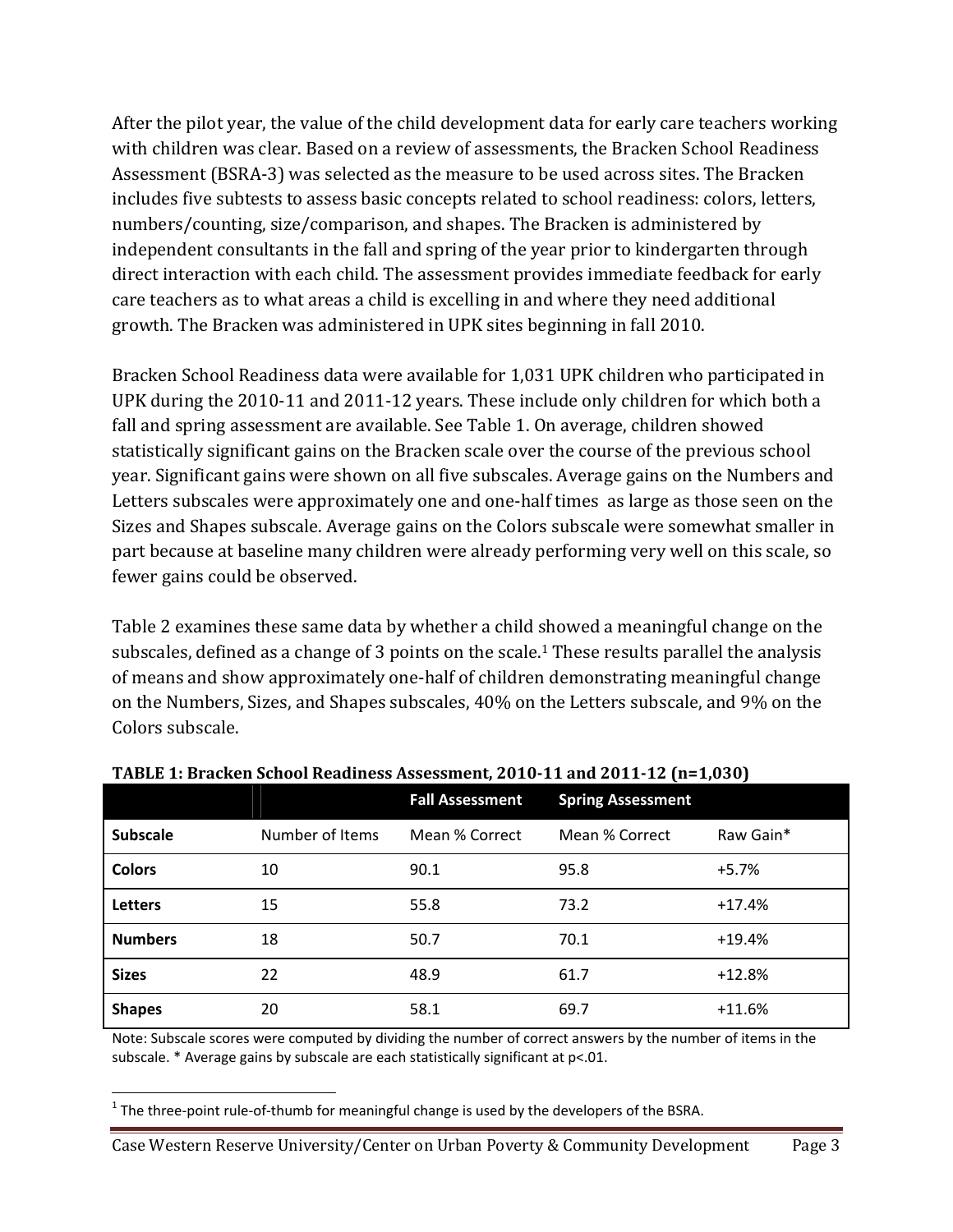|                | <b>Decrease</b>  | <b>No Change</b> | <b>Increase</b>  |  |
|----------------|------------------|------------------|------------------|--|
|                | 3 or more points | $+/- 2$ points   | 3 or more points |  |
| <b>Colors</b>  | 8                | 933              | 90               |  |
| <b>Letters</b> | 27               | 599              | 405              |  |
| <b>Numbers</b> | 21               | 500              | 510              |  |
| <b>Sizes</b>   | 92               | 402              | 536              |  |
| <b>Shapes</b>  | 67               | 496              | 468              |  |

**TABLE 2: Bracken School Readiness Assessment, 2010‐11&2011‐12 (n=1,030) by Number of Children Showing Meaningful Change Fall to Spring**

The analysis of BSRA scores using the lens of 'meaningful change' shows that though a majority of children demonstrated no change across the subscales, a distinct subgroup shows an increase in assessment scores. Forty to fifty percent showed meaningful change on four of the five subscales. A small minority of children also show a decline in their performance on the assessment.

The amount of time elapsed between the two administrations of the BSRA was significantly correlated with the amount of change shown on the scale. The time between BSRAs varied from 4 to 7 months based on when the independent consultants were scheduled to administer the BSRA at each UPK site. The number of days elapsed between assessments was significantly correlated with both the spring BSRA score and the amount of change shown between fall and spring. Children whose assessments were separated by 7.5 months showed an average gain of 3 more points on the BRSA, compared to those whose assessments were separated by 4-6 months.

In addition to examining subscale scores (% correct and meaningful change), each student was also categorized by overall performance on the Bracken in relation to their age cohort. These categorical ratings take into account that older children should know more than younger children and are expected to be able to get more items correct. These ratings include Very advanced, Advanced, Average, Delayed, and Very delayed. Figure 1 shows that over the two program years the distribution shifted upward across the categories.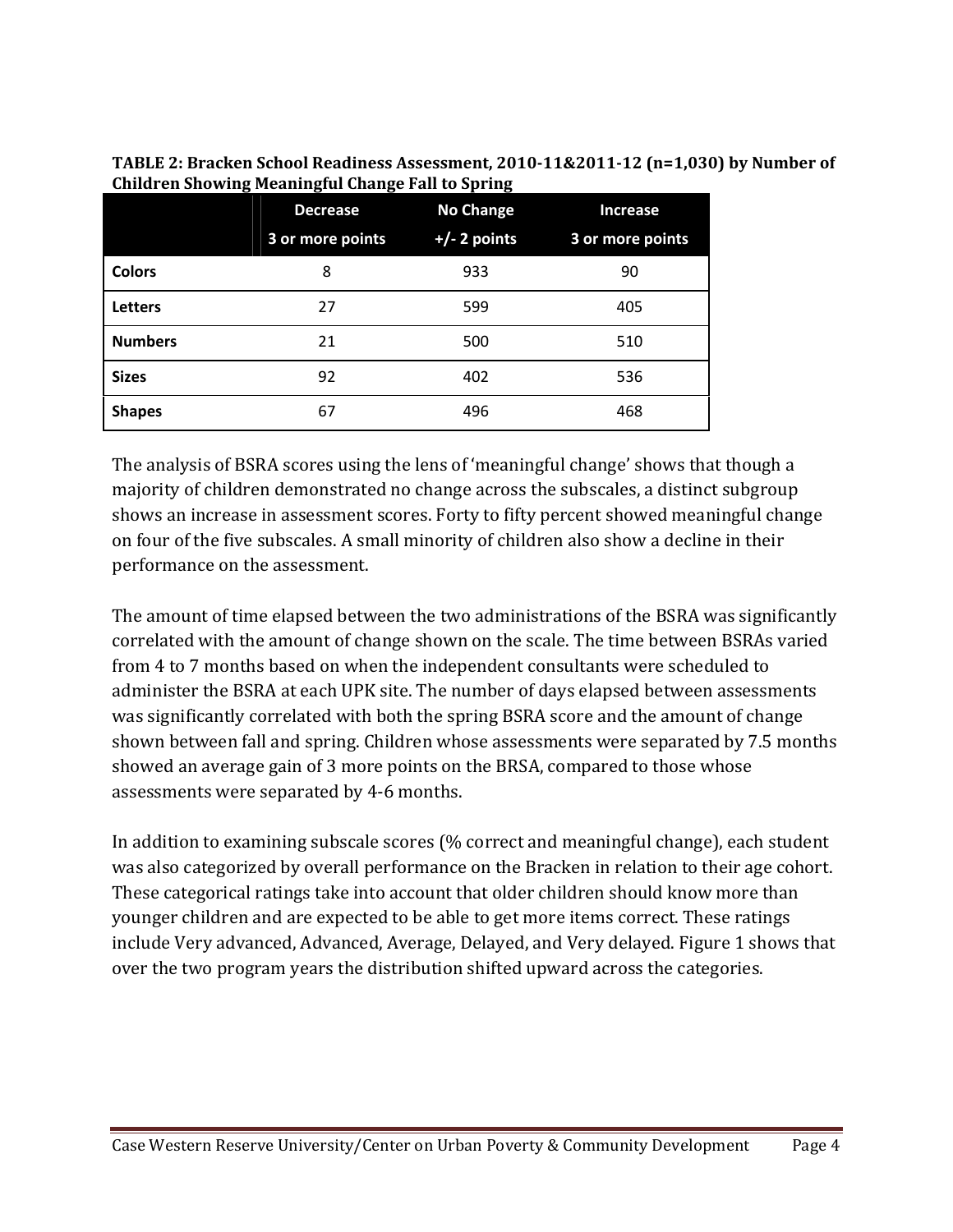

**FIGURE 1: UPK Students by Categoric Rating on BSRA, 2010‐11 & 2011‐12 (n=1,030)**

Using the Bracken categorical ratings, we can examine whether and how students changed over the course of the school year. See Figure 2. The categorical ratings are based on nationally normed Bracken data and are age-adjusted for each child. Overall, 60% of students remained in the same category between fall and spring,  $26\%$  moved up, and  $14\%$ moved down.



**FIGURE 2: UPK Children by Change in Categoric Rating on BRSA2**

By examining the changes by group (Figure 2), we see that the majority of children  $(50\%+)$ who were in the delayed categories in the fall had improved by the spring. Conversely, the majority of the children who were in the advanced categories in the fall remained in those

Case Western Reserve University/Center on Urban Poverty & Community Development Page 5

  $^2$  Note there is a ceiling and floor effect on the Bracken scale in that children scoring in highest and lowest categories can only remain in the same category or move in a single direction at the next testing.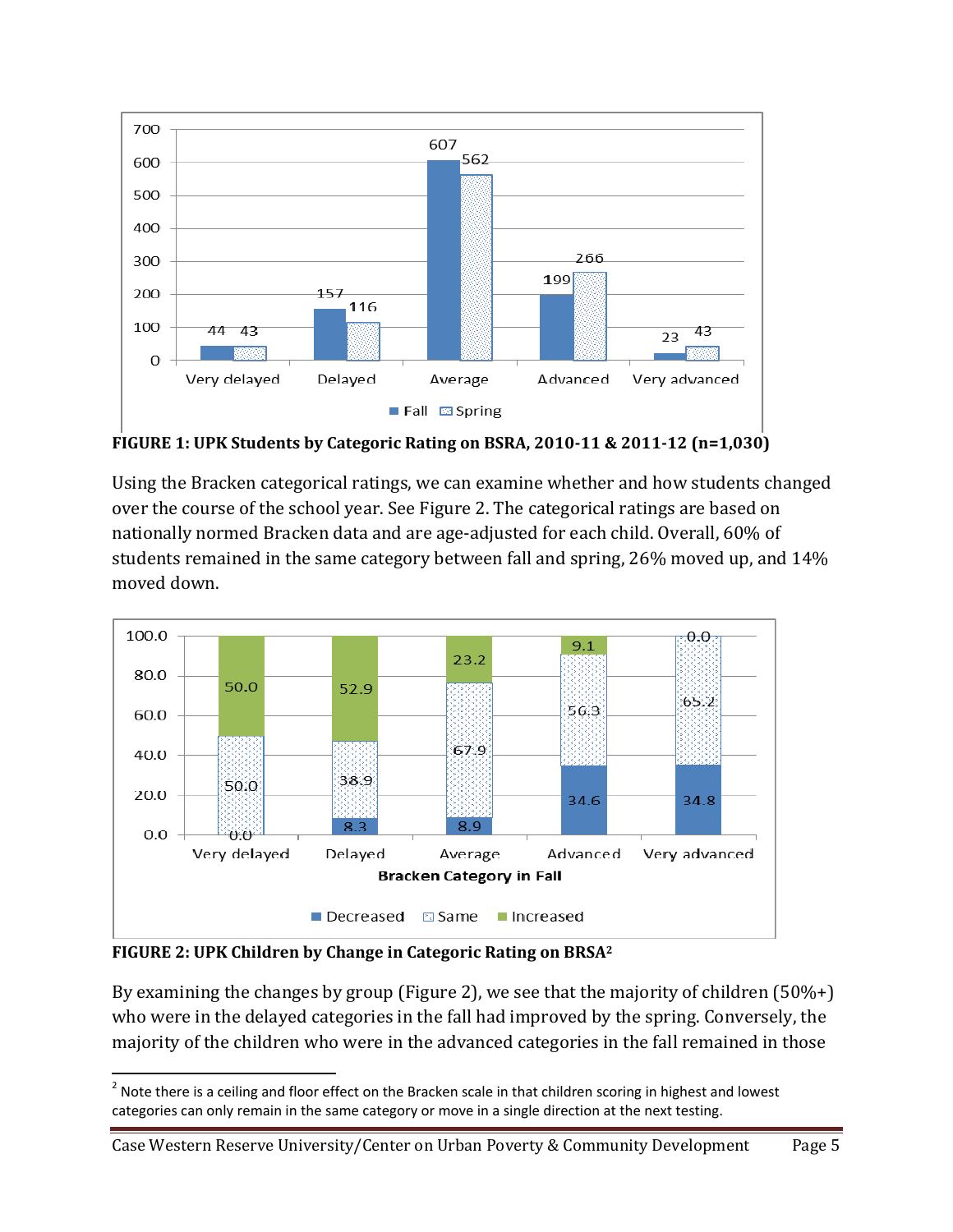categories in the spring, while one-third moved down. Among children in the Average category, the majority remained there, but by a margin of nearly two to one, they moved up to advanced categories (23%) versus moving down to delayed categories (9%).

Shown in a somewhat different way, Table 3 presents the average gains on the BSRA by children's categoric rating in the fall.

| $\mathbf{\sigma}$ -          |                              | , ,                           |                                 |                              |                     |
|------------------------------|------------------------------|-------------------------------|---------------------------------|------------------------------|---------------------|
| <b>Fall BSRA</b><br>Category | <b>Number of</b><br>children | <b>Mean Fall</b><br>% Correct | <b>Mean Spring</b><br>% Correct | <b>Raw Gain</b><br>from Fall | % Gain from<br>Fall |
| <b>Very Delayed</b>          | 44                           | 25.6                          | 44.0                            | 18.4                         | 72%                 |
| <b>Delayed</b>               | 157                          | 39.1                          | 59.2                            | 20.1                         | 51%                 |
| Average                      | 607                          | 62.0                          | 75.4                            | 13.4                         | 22%                 |
| Advanced                     | 199                          | 78.9                          | 86.5                            | 7.6                          | 10%                 |
| <b>Very Advanced</b>         | 23                           | 83.6                          | 90.1                            | 6.5                          | 8%                  |

**TABLE 3: Bracken School Readiness Assessment by Number of Children by Fall Category and change in scores, 2010‐11&2011‐12 (n=1,030)**

These data show that the most delayed children show the largest gains by the spring term in regard to raw gain and percentage gain on the BSRA. However, despite substantial gains, many of these children continue to show delayed performance on the spring BSRA.

#### **Does performance during pre‐kindergarten predict kindergarten readiness?**

The Bracken Assessment is designed to measure a child's readiness for school. To examine its predictive ability in relation to children's kindergarten readiness at the start of kindergarten data from the child's spring BSRA were compared to performance on the Kindergarten Readiness Assessment-Literacy (KRA-L) that fall. See Table 4.

| <b>Spring BSRA</b><br>Category | <b>Number of</b><br>children | <b>Mean KRA-L</b><br><b>Score</b> | % KRA-L<br><b>Band 1</b> | % KRA-L<br><b>Band 2</b> | % KRA-L<br><b>Band 3</b> |
|--------------------------------|------------------------------|-----------------------------------|--------------------------|--------------------------|--------------------------|
| <b>Very Delayed</b>            | 15                           | 11.2                              | 80.0                     | 20.0                     | 0                        |
| <b>Delayed</b>                 | 21                           | 14.0                              | 47.6                     | 47.6                     | 4.8                      |
| Average                        | 63                           | 20.0                              | 22.2                     | 41.3                     | 36.5                     |
| <b>Advanced</b>                | 22                           | 24.0                              | 4.6                      | 22.7                     | 72.7                     |
| <b>Very Advanced</b>           | 0                            | ٠                                 | $\overline{\phantom{a}}$ | -                        |                          |

#### **TABLE 4: UPK Children by BSRA Category and KRA‐L Performance (n=121)**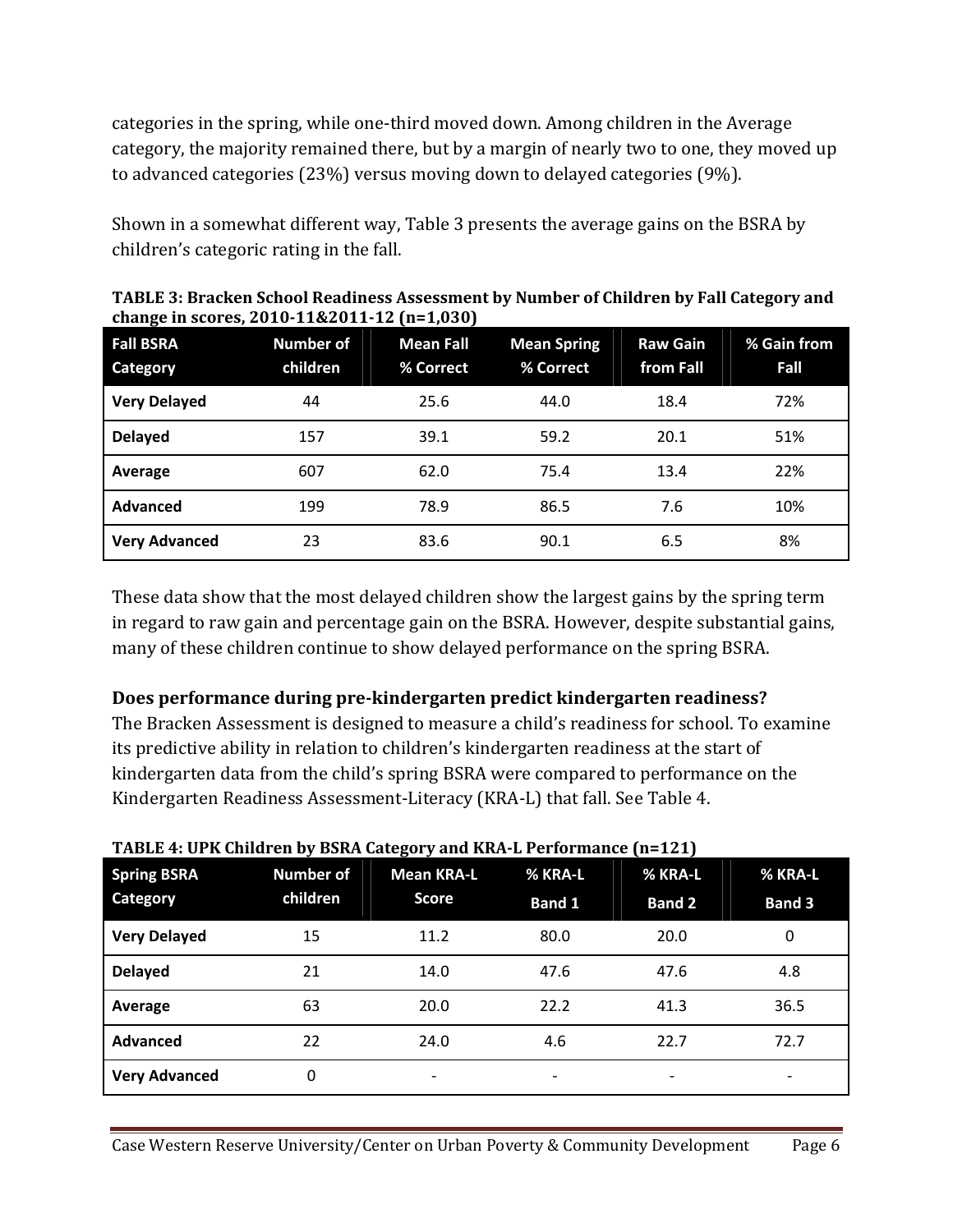Among children who scored in the very delayed category on the BSRA, 80% scored in Band 1 of the KRA-L in the fall. Among those scoring in the delayed category, 95% scored in Bands 1 and 2 of the KRA-L. Among children rated as average on the BSRA 78% scored in Bands 2 and 3 of the KRA-L. Lastly, among children rated as advanced on the BSRA, 73% placed in Band 3 of the KRA-L. No children with KRA-L data available had scored in the very advanced category of the BSRA. These data show that the BSRA demonstrates good predictive ability for children's KRA-L performance, especially for children at the extremes. For children in the delayed and average categories on the BSRA, there is more variation in their performance on the KRA-L. Noteworthy is that 22% of average children on the BSRA scored in the lowest band of the KRA-L, suggesting either challenges in assessing this group's performance or the possibility of some learning loss during the months between preschool and kindergarten.

### **How do UPK children fare when they arrive at kindergarten?**

A second analysis examined the performance of children on Ohio's mandatory kindergarten entry assessment measure, the Kindergarten Readiness Assessment-Literacy (KRA-L). The KRA-L was first implemented in public school districts beginning in 2007. The assessment is administered to students entering kindergarten during the first four weeks of the fall term. It has a value of 0-29 and has three score bands: Band 1 0-13 (Assess broadly for intense instruction), Band 2 14-23 (Assess for targeted instruction), and Band 3 24-29 (Assess for enriched instruction). Children scoring Band 1 may be at serious risk of being unprepared for kindergarten.

KRA-L data on children in Cuyahoga County entering the Cleveland Metropolitan School District (CMSD) in fall of five school years (2008-2012) were obtained and matched to children who were in care in UPK and other settings during the previous year.<sup>3</sup> Data on children entering other public school systems, charter schools, or private and parochial schools were not available for this analysis. Figure 3 summarizes the mean KRA-L scores for several subgroups of children. The mean scores for all children in Cuyahoga County and state-wide in Ohio came from reports produced by the Ohio Department of Education.

These data show that, on average, children served in UPK settings fare better on the school readiness measure compared to all children entering CMSD (14% better), and children

  $3$  Among the sample of UPK children, 963 records had suppressed names, 279 records had no UPK attendance data, 2,071 children lived outside Cleveland, and 920 children had no KRA‐L score in CMSD data.

Case Western Reserve University/Center on Urban Poverty & Community Development Page 7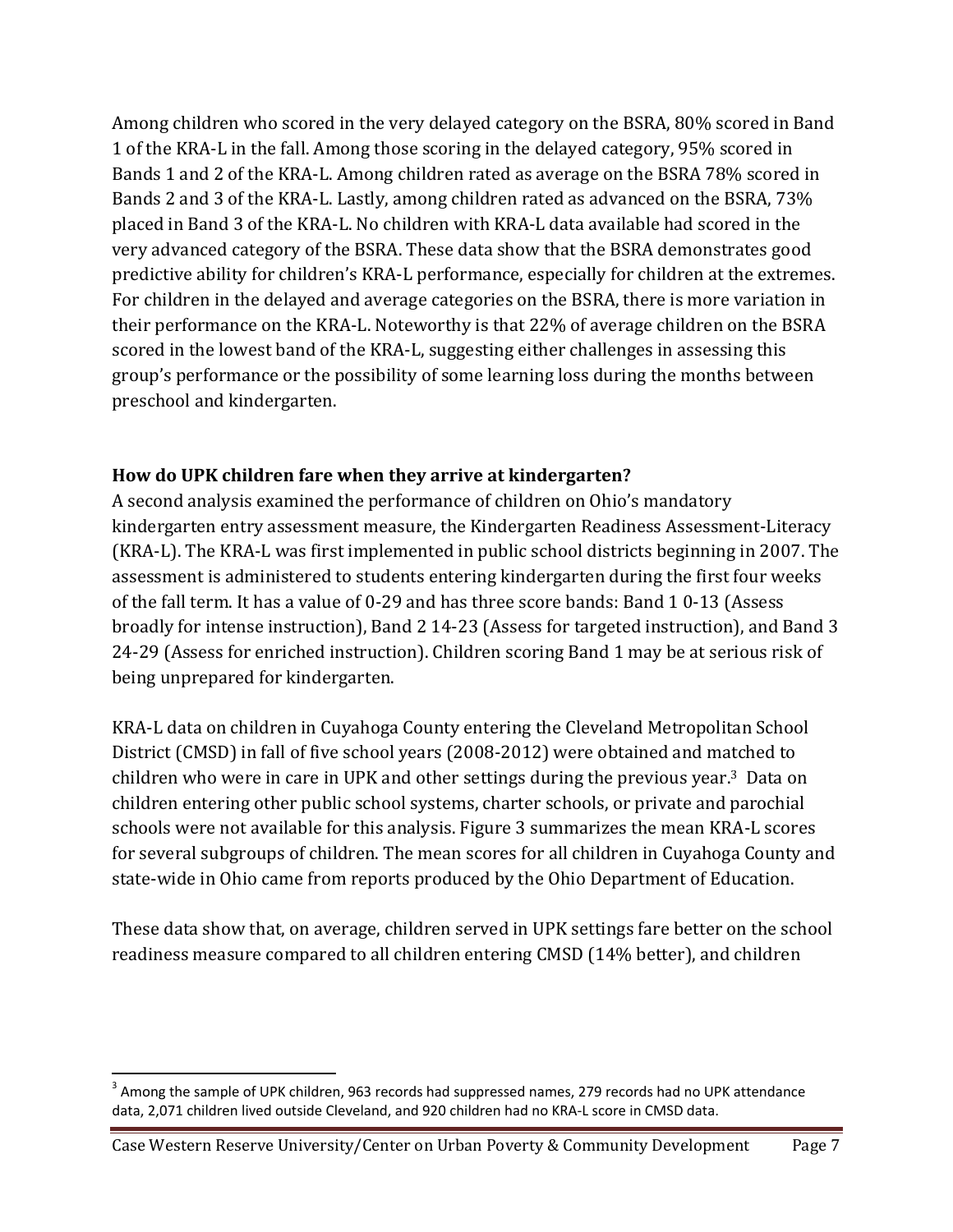with consistent participation in UPK score even higher.<sup>4</sup> However, UPK children do not fare as well compared to the average for all children in Cuyahoga County or state-wide in Ohio.



#### **Figure 3 Kindergarten Readiness Data – Mean Scores**

\*Mean scores for Cuyahoga County and Ohio are based on data from 2008‐2011.

Figure 4 shows the proportions of children scoring in each of the three bands in each of these groups. These data also show that a larger percentage of children entering CMSD with consistent participation in UPK are prepared for a kindergarten experience compared to the general CMSD population  $(72\%$  versus 59% in Bands 2 & 3).

#### **Figure 4 School Readiness Data – Scores by Bands**

 $4$  Consistent participation ("high dose") is defined as a child being enrolled in UPK for 9 months or more and having at least 16 days of enrollment per month (average or 4 days per week). Fully 75% of UPK children receive a "high dose" of UPK experience.

Case Western Reserve University/Center on Urban Poverty & Community Development Page 8